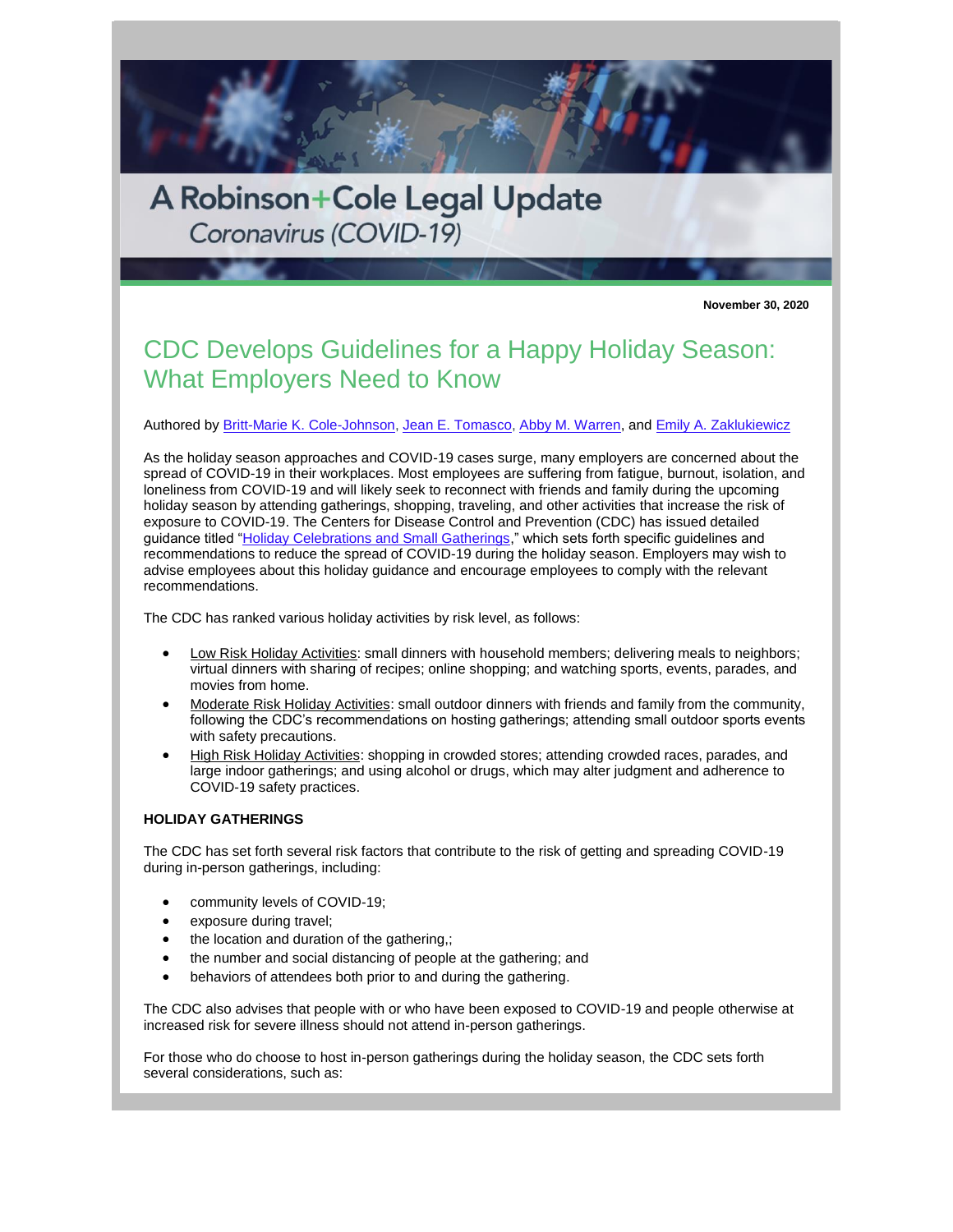- limiting the number of attendees;
- social distancing;
- outdoor versus indoor gatherings;
- the use of face masks:
- increased ventilation;
- cleanliness, disinfection, and hygiene standards;
- limiting contact with commonly touched surfaces or shared items; and
- asking guests to avoid contact with people outside of their households for 14 days before the gathering.

The CDC has issued holiday-specific guidance as well (e.g., guidance pertaining to Christmas, Hanukkah, Kwanza, etc.) and guidance specific to the handling of food and drinks during gatherings.

## **EXPOSURE TO COVID-19 DURING A HOLIDAY GATHERING**

If an individual is exposed to COVID-19 during a holiday gathering, the CDC recommends:

- staying home and away from others for 14 days after the individual's last contact with a person who has COVID-19;
- watching for fever or COVID-19 symptoms;
- getting tested for COVID-19 but staying home for 14 days even if one tests negative for COVID-19 or feels healthy; and
- avoiding travel for 14 days after one's last possible exposure.

Moreover, if an individual develops COVID-19 symptoms or tests positive for COVID-19 within 14 days of the event or celebration, that individual should immediately notify the host and others who attended to inform them about their possible exposure to the virus.

## **HOLIDAY TRAVEL**

For those who choose to travel during the holidays, the CDC has set forth certain safety precautions that individuals should follow, including:

- wearing a mask in public settings;
- avoiding close contact by staying six (6) feet away from others;
- washing hands and using hand sanitizer;
- avoiding contact with anyone who is sick; and
- avoiding touching one's face mask, eyes, nose, and mouth.

The CDC has also developed considerations for individuals staying overnight at someone else's residence or individuals who are hosting overnight guests. In addition, a number of states have implemented travel advisories and restrictions which place obligations on travelers.

As employers enter the holiday season, they may wish to implement additional safeguards in their workplaces to address risks associated with holiday travel and gatherings. Specifically, employers may want to consider providing the CDC's guidance to employees or otherwise communicating about expectations and risks during the holiday season, ensuring that health-screening processes accurately cover the risk of exposure following holiday activities, and that there are policies to ensure the immediate reporting of potential exposure to COVID-19, quarantine/testing procedures, and the return-to-work protocol following exposure. Employers with questions about these issues may wish to consult counsel.

Read more legal updates, blog posts, and speaking engagements related to this area on **[Robinson+Cole's Coronavirus Response Team](http://www.rc.com/coronavirus)** page and feel free to contact any member of our team with questions.

[Bruce B. Barth](http://www.rc.com/people/BruceBBarth.cfm) **(Chair)** | [Kenneth C. Baldwin](http://www.rc.com/people/KennethCBaldwin.cfm) | [Michael H. Bernstein](http://www.rc.com/people/MichaelHBernstein.cfm) | [J. Tyler Butts](http://www.rc.com/people/JTylerButts.cfm) | [Dennis C. Cavanaugh](http://www.rc.com/people/DennisCCavanaugh.cfm)

[Britt-Marie K. Cole-Johnson](http://www.rc.com/people/Britt-MarieKCole-Johnson.cfm) | [Candace M. Cunningham](http://www.rc.com/people/CandaceMCunningham.cfm) | [Andrew A. DePeau](http://www.rc.com/people/AndrewADePeau.cfm) | [Kathleen E. Dion](http://www.rc.com/people/KathleenEDion.cfm)